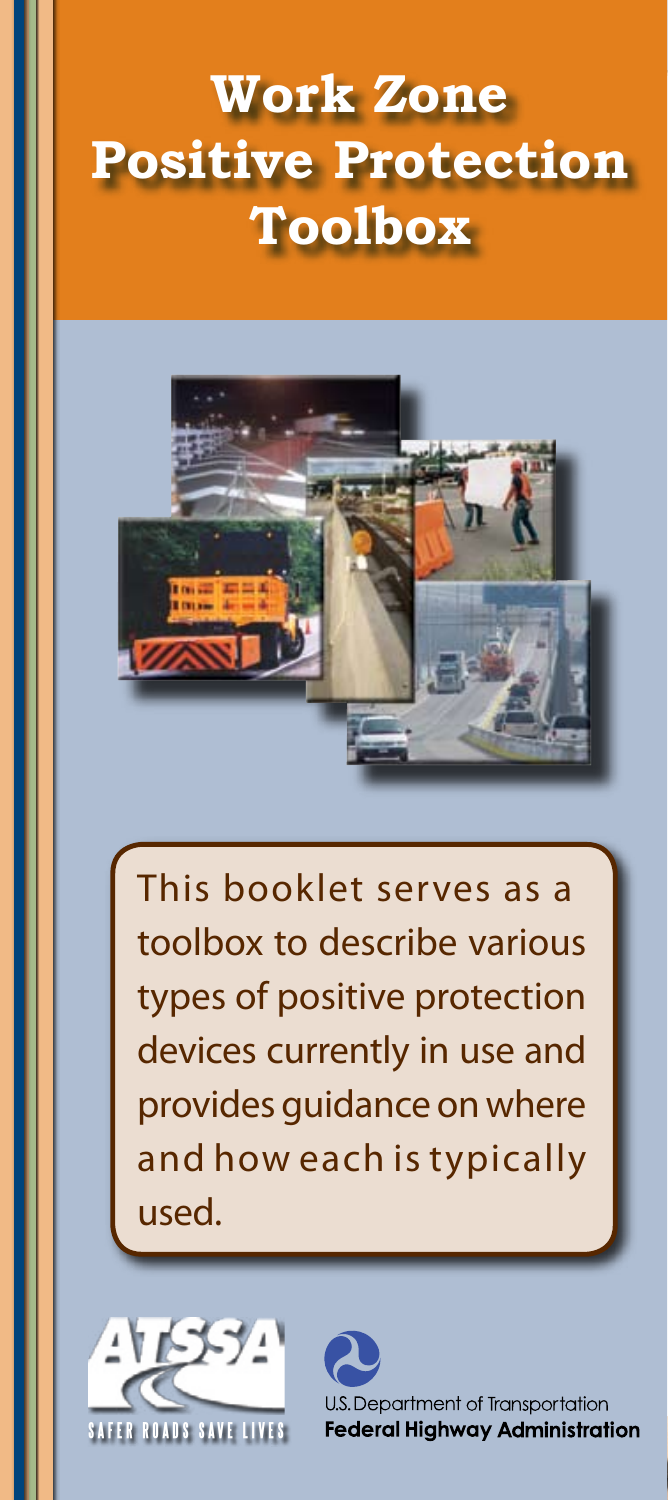Developed by: The American Traffic Safety Services Association (ATSSA) 15 Riverside Parkway, Suite 100 Fredericksburg, VA 22406-1022 800-272-8772

This material is based upon work supported by the Federal Highway Administration under grant agreement No. DTFH61-06-G-00004

Any opinions, findings, and conclusions or recommendations expressed in this publication are those of the author(s) and do not necessarily reflect the view of the Federal Highway Administration.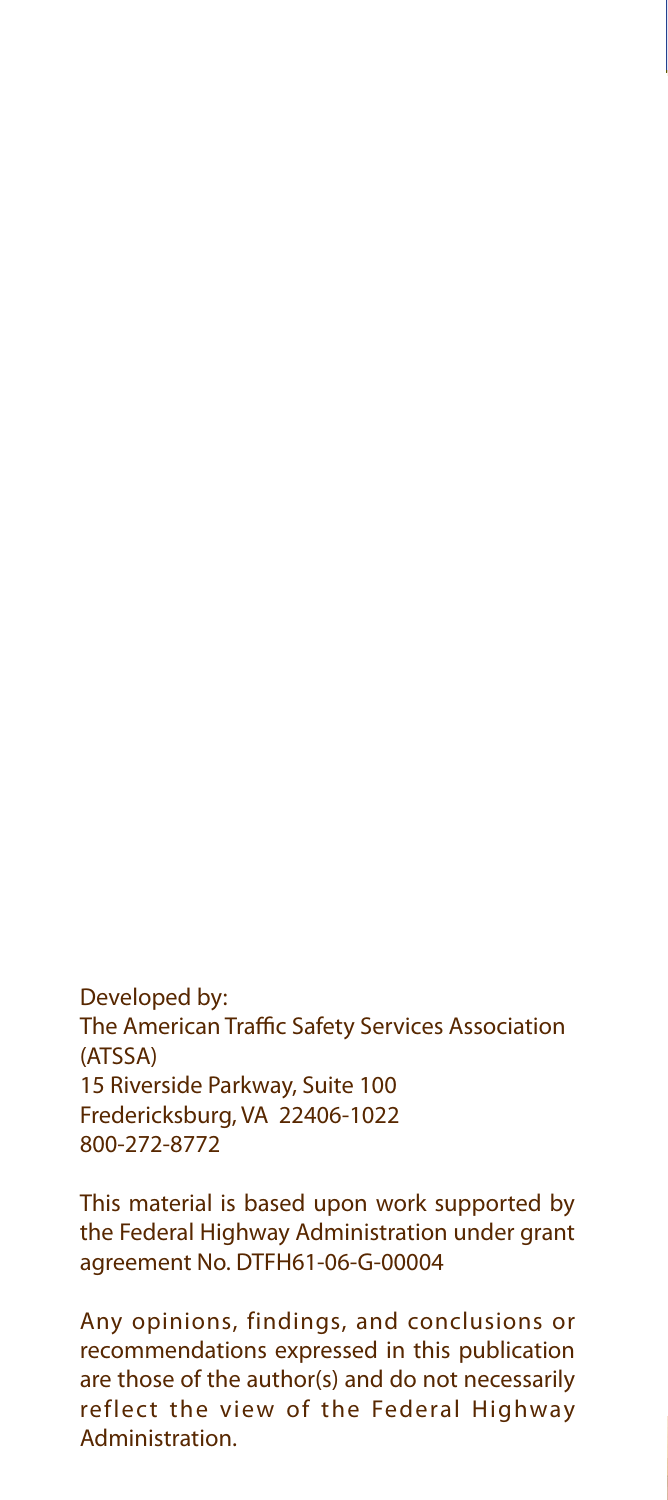## Index

| Work Zone Positive Protection  1<br><b>Toolbox</b> |  |
|----------------------------------------------------|--|
| Portable Concrete Barrier 5                        |  |
|                                                    |  |
|                                                    |  |
|                                                    |  |
| Vehicle Arresting Systems 13                       |  |
|                                                    |  |

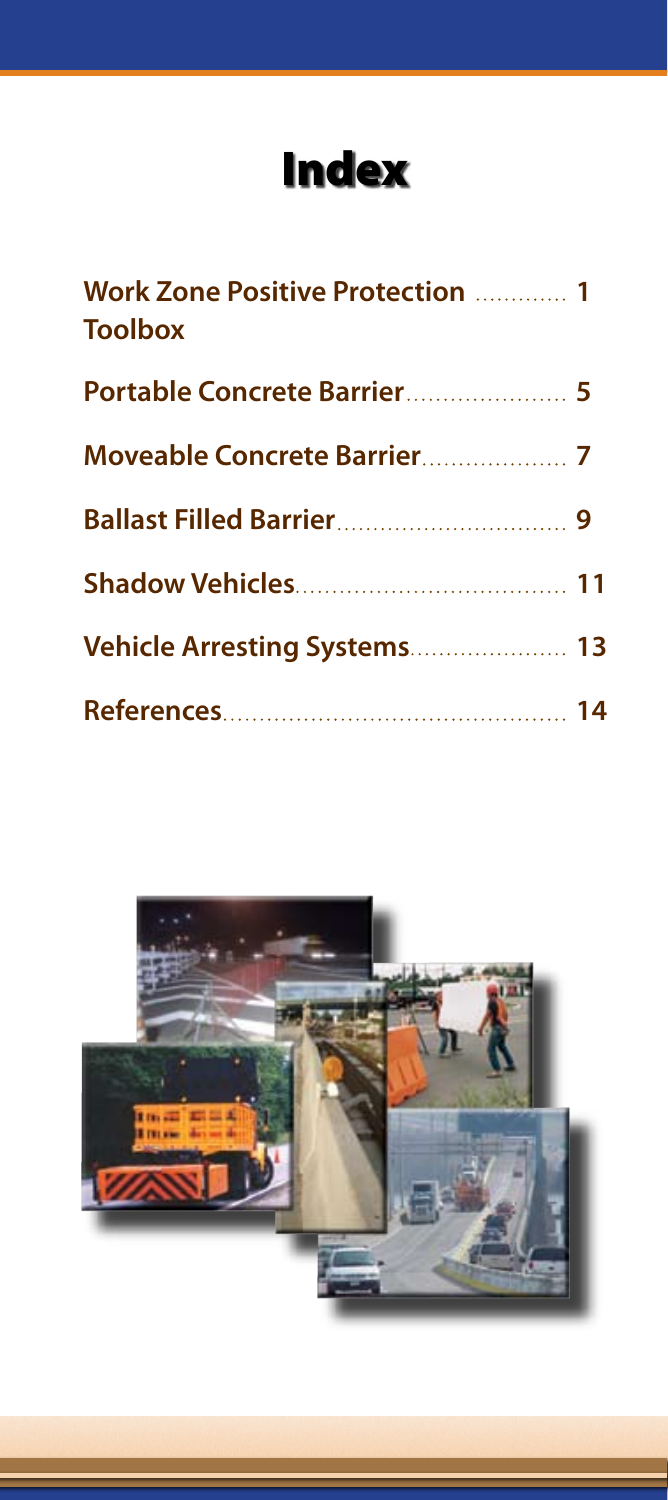## **Work Zone Positive Protection Toolbox**

This document is part of series of products developed under the Federal Highway Administration (FHWA)-sponsored American Traffic Safety Services Association (ATSSA) Work Zone Safety Grant DTFH61-06-C-00004. It serves as a toolbox to describe various types of positive protection devices currently in use and provides guidance on where and how each is typically used. A Federal Highway Administration brochure (1) defines positive protection as "*a device which contains and redirects vehicles in accordance with National Cooperative Highway Research Program (NCHRP) Report 350, preventing their intrusion into the workspace.*" These devices may also be used to protect the road user from entering other hazardous areas in a highway work zone, such as deep pavement edge drop-offs, and to shield pedestrians and workers.

Several types of positive protection devices are currently available to enhance worker and motorist safety in construction areas. They include portable concrete barriers, ballast-filled barriers, and moveable concrete barriers, as well as shadow vehicles with truck-mounted attenuators, and vehicle arresting systems that prevent road users from entering a closed section of roadway. Each has unique characteristics and there are different construction site situations that can benefit from the use of one or more devices.

Recent updates to the Work Zone Safety and Mobility Rule (2) require agencies to establish policies, procedures, and/or guidance for the systematic consideration and management of road user and worker safety on Federal-aid highway projects. Specifically, the Rule states

**1**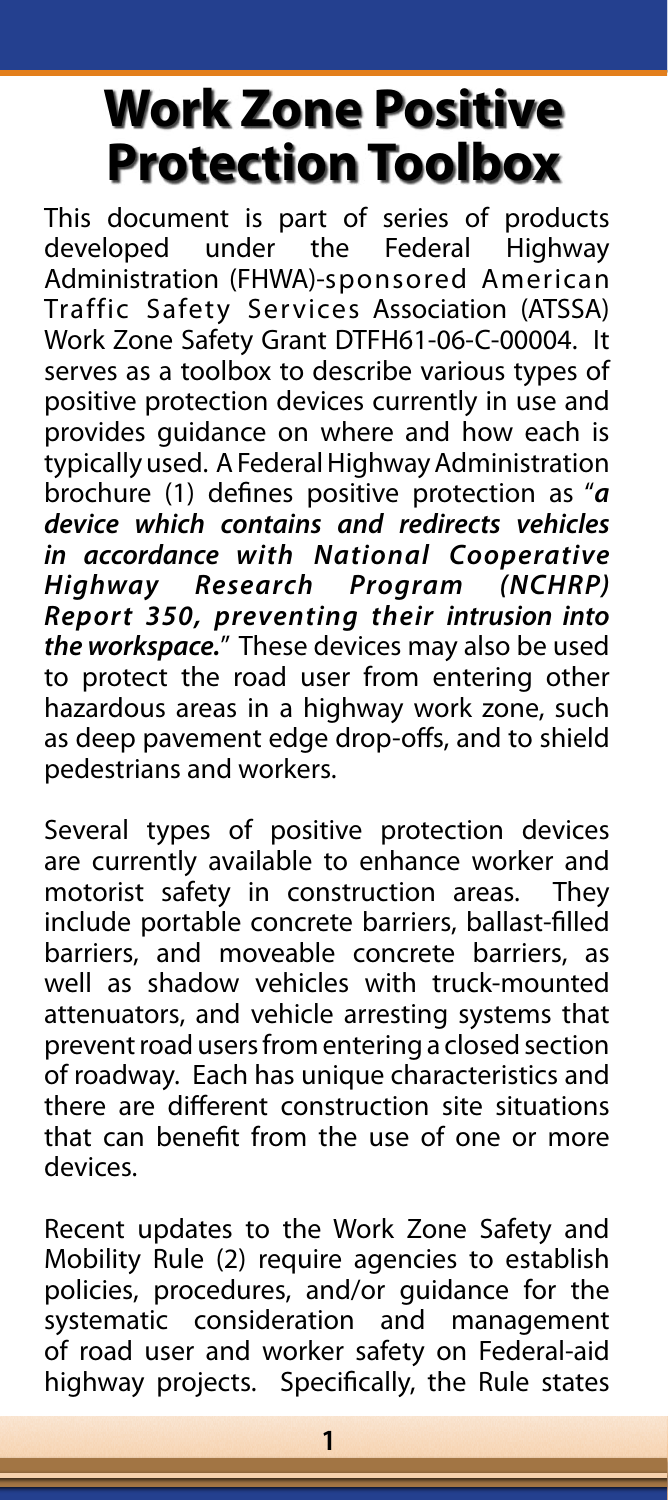that such items "*shall address the use of Positive Protection Devices to prevent the intrusion of motorized traffic into the work space and other potentially hazardous areas in the work zone.*" Additionally, the Rule requires consideration of standards and/or guidance contained in the *Manual on Uniform Traffic Control Devices (MUTCD) (3)*, the American Association of State Highway and Transportation Officials (AASHTO) *Roadside Design Guide (RDG) (4)*, and project characteristics. NCHRP Synthesis 20-7 (174): *Positive Protection Practices in Highway Work Zones (5)* provides a summary of current positive protection practices in the United States.

### *Determining the Need for Positive Protection*

The Rule requires consideration of positive protection, but allows flexibility for agencies to determine how and when to use it. This determination should be based on a project specific engineering study or agency guidelines. The *RDG* offers guidance on the use of barriers, but the actual decision on whether positive protection is needed, and the best type of device to use for a specific work zone situation, is typically determined by an engineering study that considers the actual conditions expected to be encountered in the work zone combined with the characteristics of the various devices that may be available.

Characteristics that should be considered in combination to help with the decision include project scope and duration, anticipated traffic speeds through the work zone, anticipated traffic volume, vehicle mix, type of work, distance between traffic and workers, escape paths, time of day, work area restrictions, roadway departure issues for users, access to and from the work space, type of roadway, impacts on project cost and duration, and other hazards.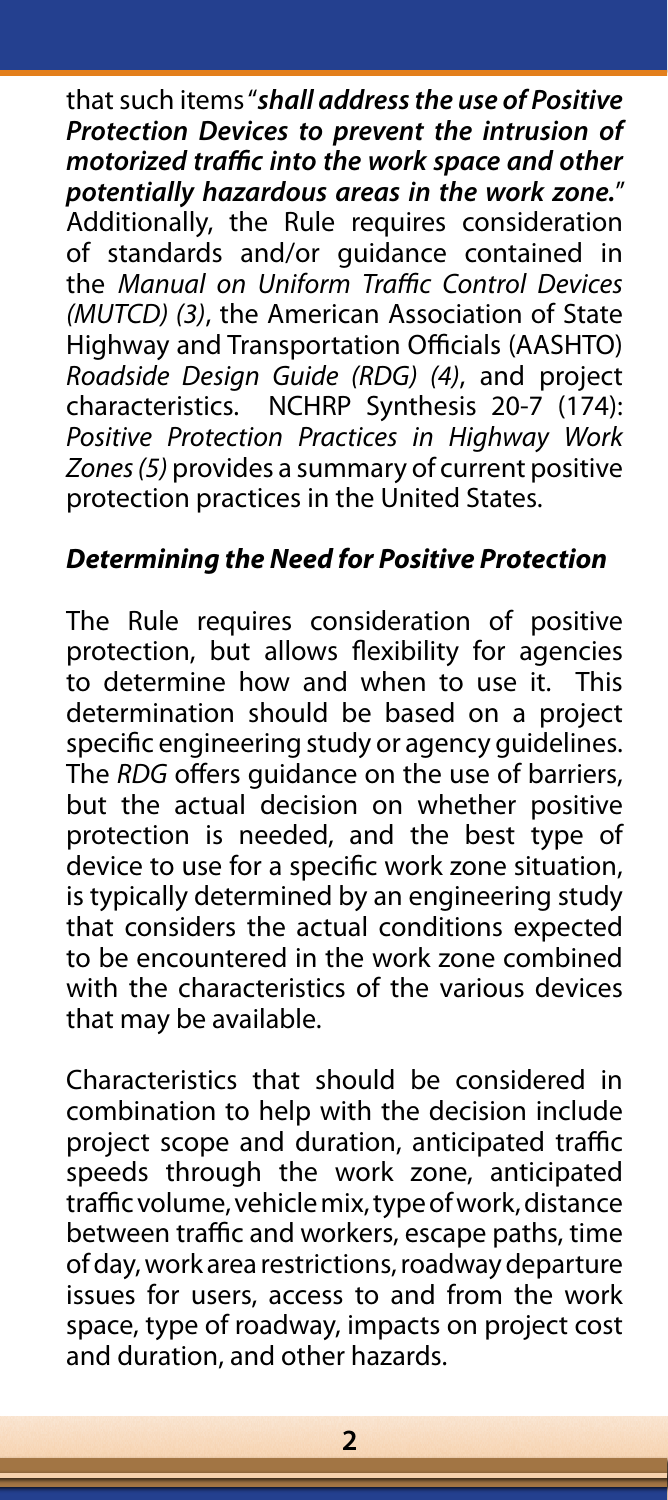#### **Selecting an Appropriate Temporary or** *Portable Barrier System*

Several types of positive protection systems are available that meet the test levels (TL) in *NCHRP Report 350, Recommended Procedures for the Safety Performance Evaluation of Highway Features (6),* and a number of different designs are available for each. Proper temporary barrier system selection and design involves the consideration of a number of specific factors including:

- $\bullet$  The NCHRP Report 350 test level needed to accommodate expected impact conditions accommodate expected impact conditions (devices are classified into categories in the (devices are classified into categories in the report based on characteristics such as the report based on characteristics such as the weight of the device). weight of the device).
- v Duration and ease of installation, Duration and ease of installation, maintenance, and removal.
- v Exposure and safety risks for workers and Exposure and safety risks for workers and road users during installation, repair and removal. removal.
- v Expected frequency and severity of Expected frequency and severity of impacts (based in part on crash data).
- v Available space for barrier installation and Available space for barrier installation and lateral deflection (perpendicular to traffic lateral deflection (perpendicular to traffic flow). flow).

This toolbox highlights five positive protection devices **– Portable Concrete Barriers, Movable Concrete Barriers, Ballast-Filled Barriers, Shadow Vehicles, and Vehicle Arrestor Systems -** and lists characteristics of each along with guidance for their use. Illustrations of each device are provided.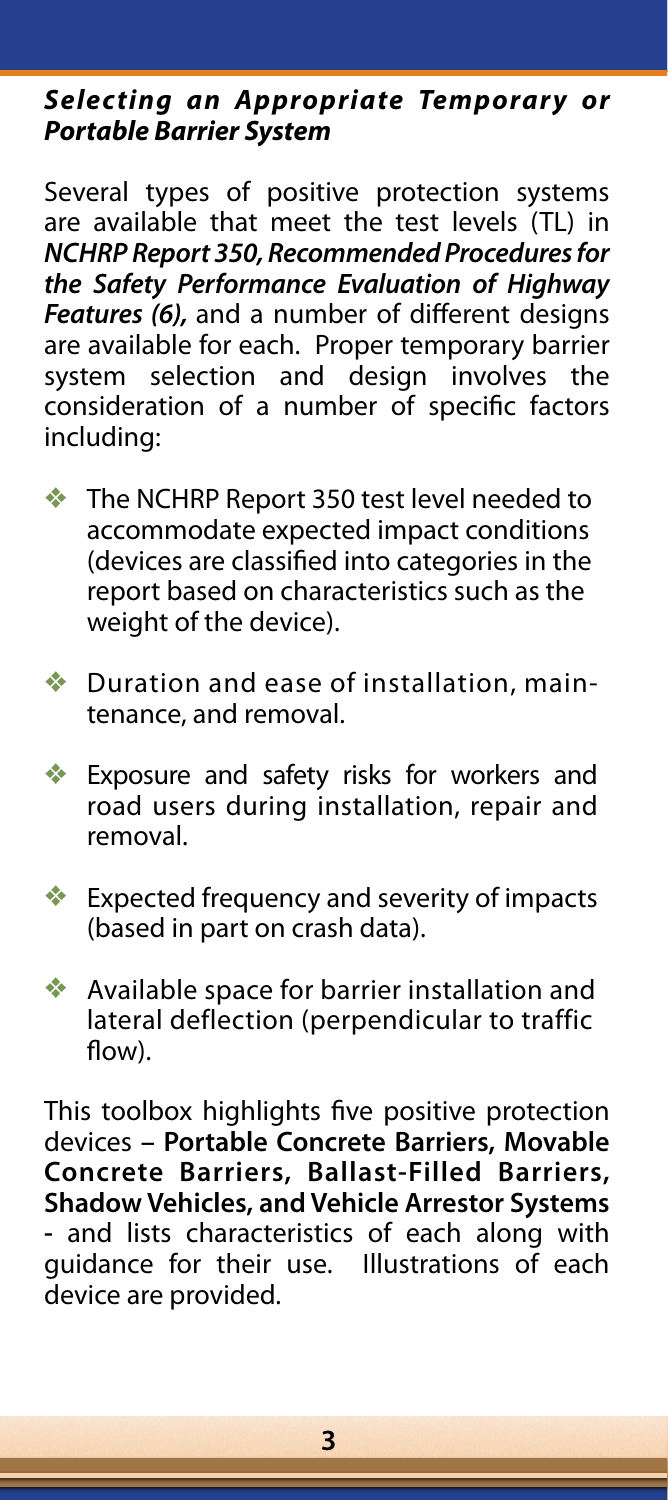### *Channelization*

While the primary function of a longitudinal barrier is protection, it may also serve to channelize traffic, especially when markings and other devices are added to the barrier to enhance its visibility. Additionally, channelization may be enhanced for nighttime lane closures using warning lights or retroreflective elements attached to the barriers. Conspicuous markings are also important on shadow vehicles and arresting systems to make them visible to motorists.

*The Roadside Design Guide (RDG)* also points out that there are a number of longitudinal channelizing systems, typically constructed from plastics or similar materials, available for use in work zones. The function of channelizing devices is "*to warn road users of conditions created by work activities in or near the roadway and to guide road users.*" Section 6F.66 of the Manual on Uniform Traffic Control Devices (MUTCD) describes these longitudinal channelizing systems and points out that they "*should not be used to protect pedestrians – including workers – from vehicle impacts or obstacles*" because they have not met the crashworthy requirements for traffic barriers. In simple terms, they delineate the traveled way but are not designed to prevent a vehicle from intruding into the work space<br>or other hazardous area. Additionally, many or other hazardous area. channelizing devices will not protect road users from hazards. Some water filled channelizing devices are easily confused with Ballast-filled Barriers (see below.)

### *End Treatments*

Both the RDG (Section 9.1) and the MUTCD require proper end treatments on temporary barriers to reduce the severity of impacts on the barrier end. Acceptable end treatments include: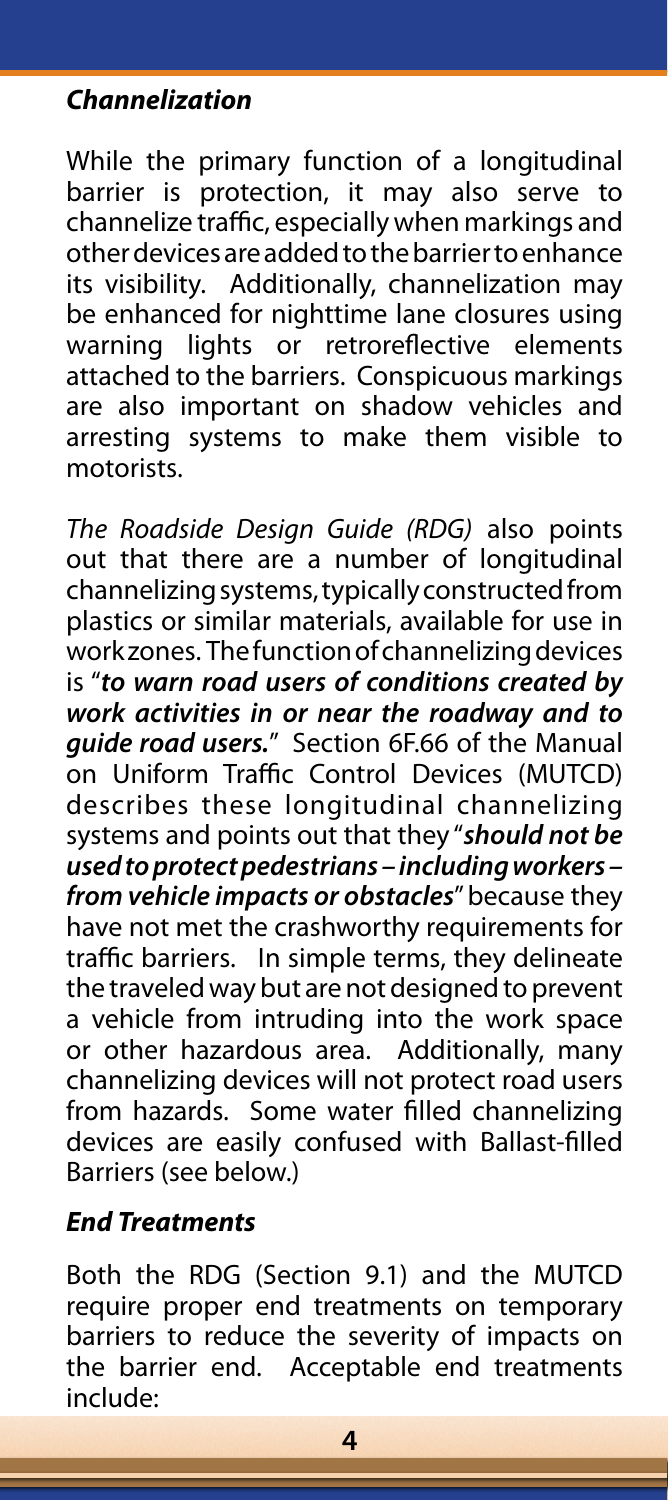- v Appropriate connection to an existing Appropriate connection to an existing crashworthy barrier to avoid exposure to the barrier end.
- v Attachment to a crashworthy end treatment Attachment to a crashworthy end treatment such as an impact attenuator. such as an impact attenuator.
- v Flaring the end of the barrier beyond the Flaring the end of the barrier beyond the edge of the clear zone (an area off the edge of the clear zone (an area off the edge of the travel way that should be free of hazards).
- v Burying the end in the backslope so that Burying the end in the backslope so that vehicles avoid direct impact with the end. vehicles avoid direct impact with the end.

### **Portable Concrete Barrier**

### *What is a Portable Concrete Barrier?*

A portable concrete barrier – PCB – is defined in the RDG as a set of "freestanding, precast, concrete segments, 8 feet to 30 feet in length, with builtin connecting devices." Their profiles follow the same contours as other safety shaped concrete barriers used for permanent installations.

A recent survey of practices confirmed that PCB is the option most frequently used by state transportation agencies. The RDG highlights a total of eight PCB systems, all of which have been crash-tested and meet NCHRP Report 350 criteria. The FHWA roadside safety website (*http://safety. fhwa.dot.gov/roadway\_dept/road\_hardware/ index.htm*) includes at least 24 acceptance letters for portable concrete barriers that can be used on highway projects. Thus, a variety of specific designs for PCB meeting the NCHRP 350 criteria and accepted by FHWA are available for use. Additional details on PCB are provided in the recent report *Performance Evaluation of the Portable Concrete Barriers (7)*.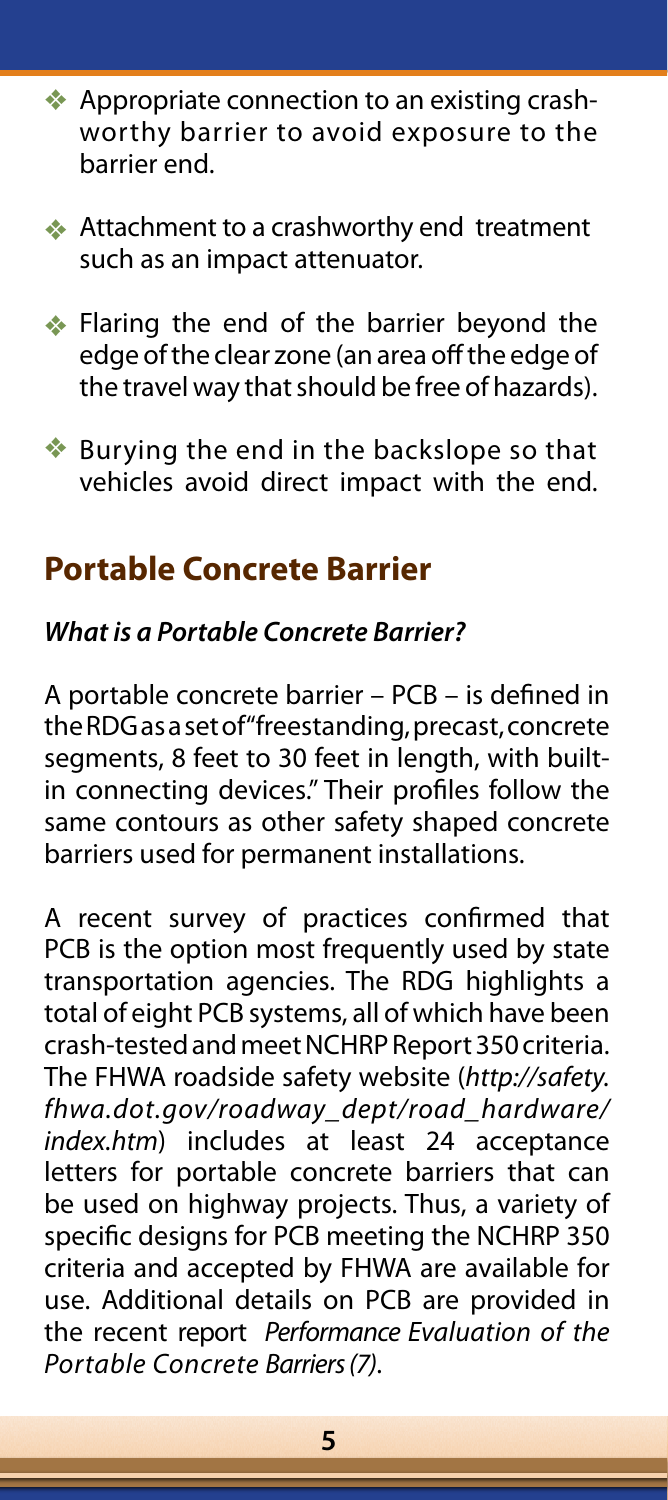#### *How is it Used?*

PCB is placed between the traffic space and work space to prevent vehicle intrusions, and may also be placed between opposing traffic lanes, and between travel lanes and roadside hazards. Because PCB consists of individual segments connected by flexible joints, PCB is subject to lateral deflection (movement of the barrier parallel to traffic) when impacted. The amount of impact deflection is



**Figure 1. Portable Concrete Barrier Separating the Traffic Space and Work Space**

dependent upon section length, the joint connection system used, and other factors. To control or eliminate lateral deflection close to pavement edge drop-offs and in other situations where deflection space is limited, barrier sections may be anchored to the pavement. On bridge decks, overpasses, and any other edge drop off, such as retaining wall copings where no deflection can be accommodated, anchoring of the barrier by bolting down the front face is required. Placing an anchor behind a PCB will simply cause it to overturn on impact.

#### *Work Zone Design Considerations for Portable Concrete Barrier Use*

The *RDG* discusses a number of design considerations that need to be addressed in the application of PCB. These include the following:

v Flare rate – the rate at which PCB approaches Flare rate – the rate at which PCB approaches the traveled way – recommended the traveled way – recommended flare rates are provided in the *RDG* in Section 9.2.1.1.1.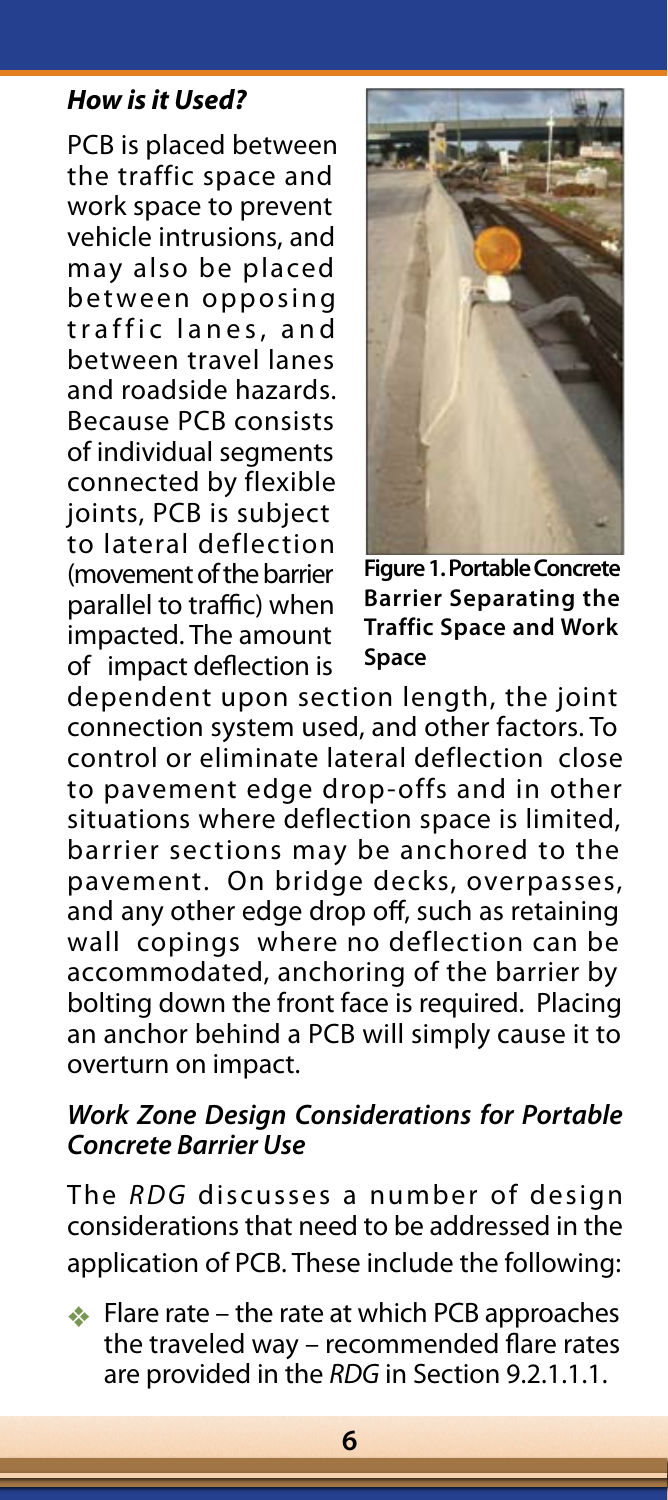- $*$  Minimum offset a minimum offset of 2 feet from the edge line of the travel lane to feet from line of the travel lane to the PCB is considered desirable. Low lateral the PCB is considered Low lateral clearances may adversely impact traffic flow. clearances may adversely impact traffic flow.
- $\triangleq$  Joint connections because PCB consists of individual segments, adequate joint strength and continuity is essential to ensuring good impact performance. The RDG and FHWA website describe several acceptable options for joint connections that permit PCB to deflect from less than one foot to more than seven feet.
- ◆ Base coarse friction and barrier-to-base connection – parameters that control connection – parameters that control the amount of sliding that occurs on impact, thus affecting lateral impact deflection (see deflection (see *RDG*). *RDG*).
- v Performance level Many PCB designs Performance level Many PCB designs have been tested at NCHRP 350 test level have been tested at NCHRP 350 test level three (TL3) and are acceptable for use on three (TL3) and are acceptable for use on higher speed roadways. However, some higher speed roadways. However, some designs are approved at NCHRP 350 test designs are approved at NCHRP 350 test level two (TL2) and may be used only when level two (TL2) and may be used only when approved by the highway agency. approved by the highway agency.



**Figure 2. Moveable Concrete Barrier and Transport Machine**

**7**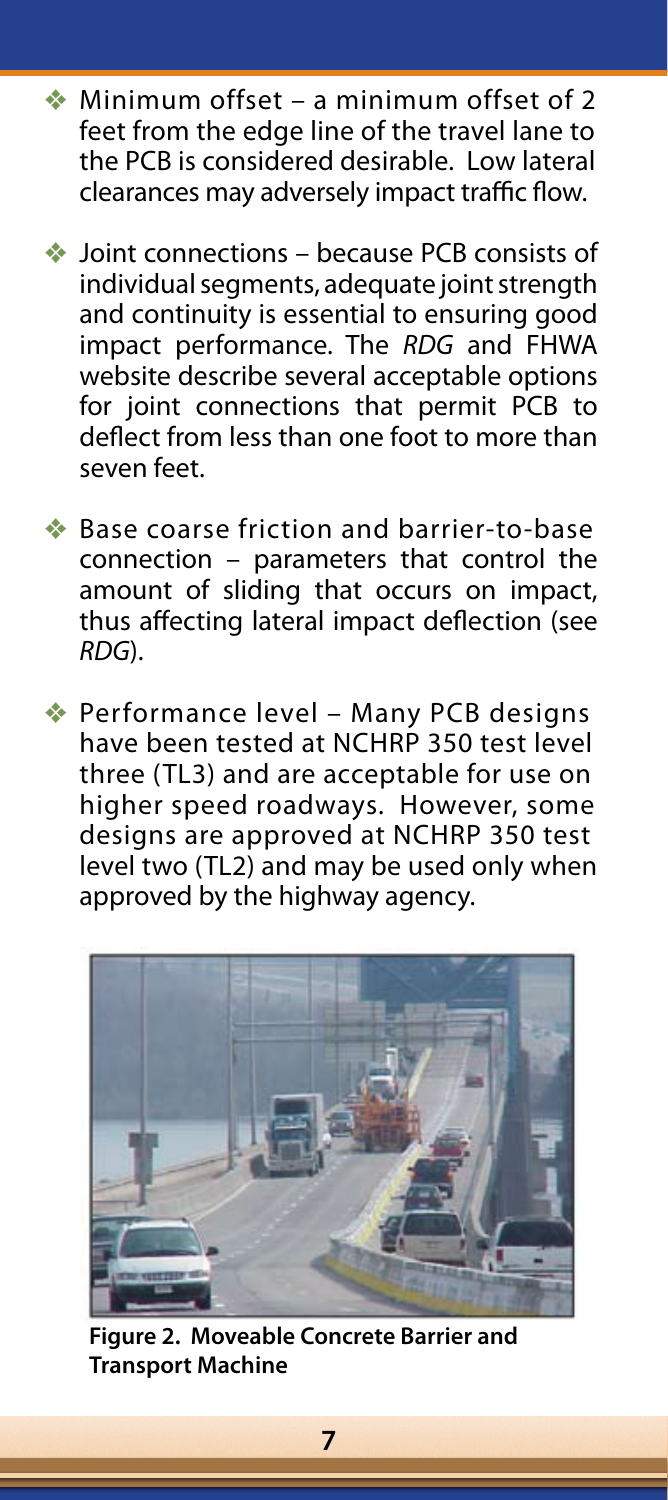### **Moveable Concrete Barrier**

### *What is a Moveable Concrete Barrier (MCB)?*

As described in the RDG, the MCB system consists of approximately 3-foot long segments of barrier connected by steel pins to form a barrier wall that is moved laterally with a transport/transfer vehicle.

#### *How is it Used?*

For certain long term work zones requiring frequent changes to the traffic pattern, an MCB system may offer a practical method of providing both positive barrier protection and frequent opening and closing of traffic lanes. MCB systems are also used to reverse lanes during construction to provide additional peak hour directional capacity.

The time and effort required for initial installation and placement of MCB is similar to PCB. However, once installed, the MCB can be moved laterally more easily and quickly than PCB. A onemile section of MCB can be transferred laterally the width of a travel lane in about 15 minutes. A major advantage of this system is that the lateral transfer takes place without the need for additional traffic protection, because the transfer vehicle is fully protected from traffic in each direction by the MCB itself.

#### *Work Zone Design Considerations for Moveable Concrete Barrier Use*

Lateral impact deflections of the MCB are in the same range as many unrestrained PCB systems. This system is described in Section 6F.81 of the MUTCD, and its application is illustrated in Figures 6H-34 (Typical Application 34) and 6H-45 (Typical Application 45). Since the barrier is moved on a daily basis, no pavement edge lines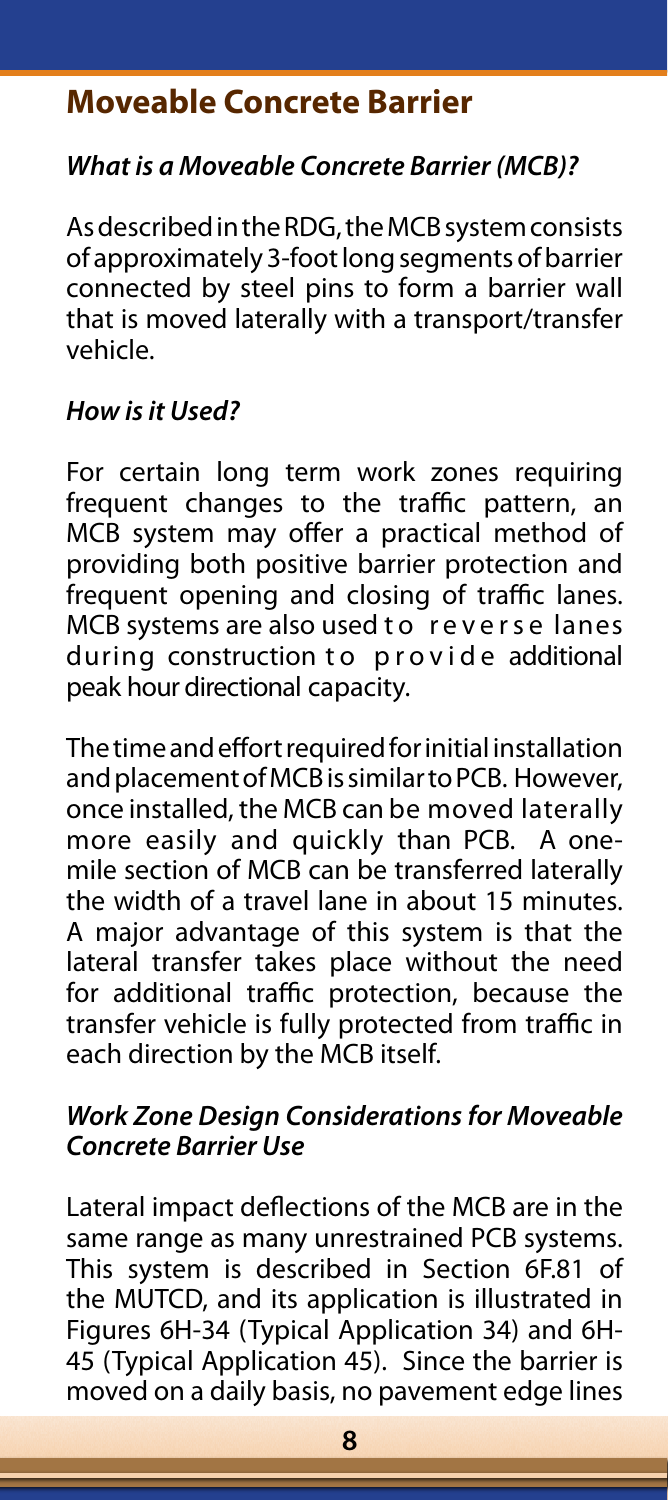are used. Reflectors should be used on the MCB to delineate the barrier and lane edge.

The *RDG* reports that several variations of this proprietary system have been tested and shown to meet NCHRP 350 test level three criteria. Potential benefits of using this system include increased traffic capacity while maintaining positive barrier protection for motorists and workers.

### **Ballast-Filled Barrier**

### *What is a Ballast-Filled Barrier?*

The RDG (9.2.1.3) describes this type of barrier as "*longitudinal barriers of segmented, polyethylene plastic shells (with a steel framework for NCHRP TL3), designed for use with a ballast, that have been successfully crash tested to NCHRP 350 requirements*." Ballast may be water or sand.



**Figure 3. Empty Ballast-Filled Barrier Segments**

### *How is it Used?*

A ballast-filled barrier is used in essentially the same way as other temporary longitudinal barriers – PCB and MCB. An advantage of this type of barrier is ease of placement due to lower weight during installation. Empty barrier sections can be placed by hand without the need for heavy lifting equipment, thus permitting its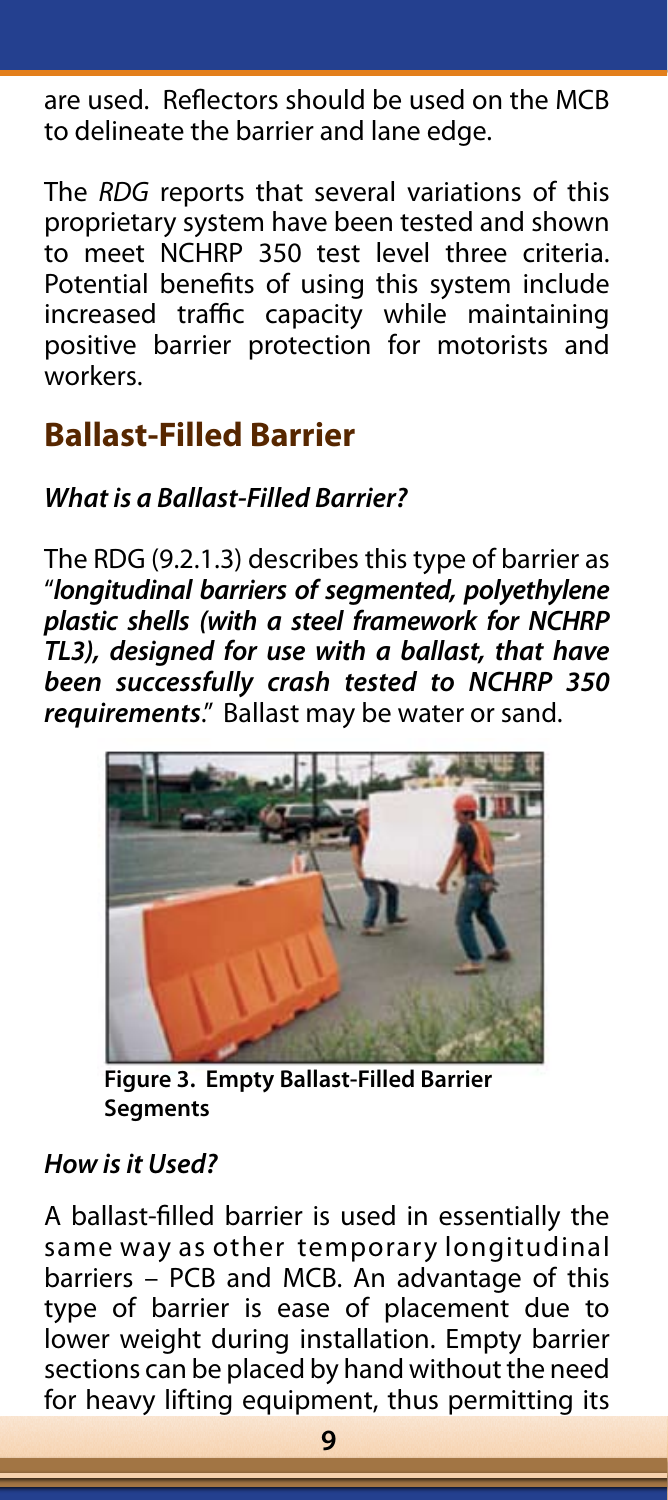use where the use of heavy equipment may be impractical or impossible. Once the plastic sections are installed the steel rail or rails are added to redirect impacting vehicles. Water is then typically used as ballast to help anchor the barrier.

### *Work Zone Design Considerations for Ballast-Filled Barrier Use*

Even when filled with ballast, lateral impact deflections are generally greater for ballastfilled barriers than for PCBs. A cubic foot of water weighs about half of an equal volume of concrete. Ballast-filled barriers can be used safely only where the expected lateral deflection can be accommodated without conflicting with workers or other potential hazards behind the barrier. Ballast-filled barriers are designed for use in low speed urban areas and to contain vehicles with a weight of 4000 pounds or less. These barriers may have large deflection (6 to 25 feet) when impacted. Vehicles can be expected to penetrate completely through ballast-filled barriers that omit the internal or external steel rails.

The *RDG* (9.2.1.3) describes two ballast-filled barriers that have been successfully crash tested and are available for use as temporary traffic barriers. Depending on the configuration used, these barriers meet NCHRP 350 test level two and test level three standards (5). The FHWA roadside safety website includes 16 acceptance letters for various ballast-filled barriers through January 25, 2005. These devices include a range of designs approved for three NCHRP 350 test levels.

Another important consideration for this system is the effect of the water ballast when impacted. It may create a hazardous situation in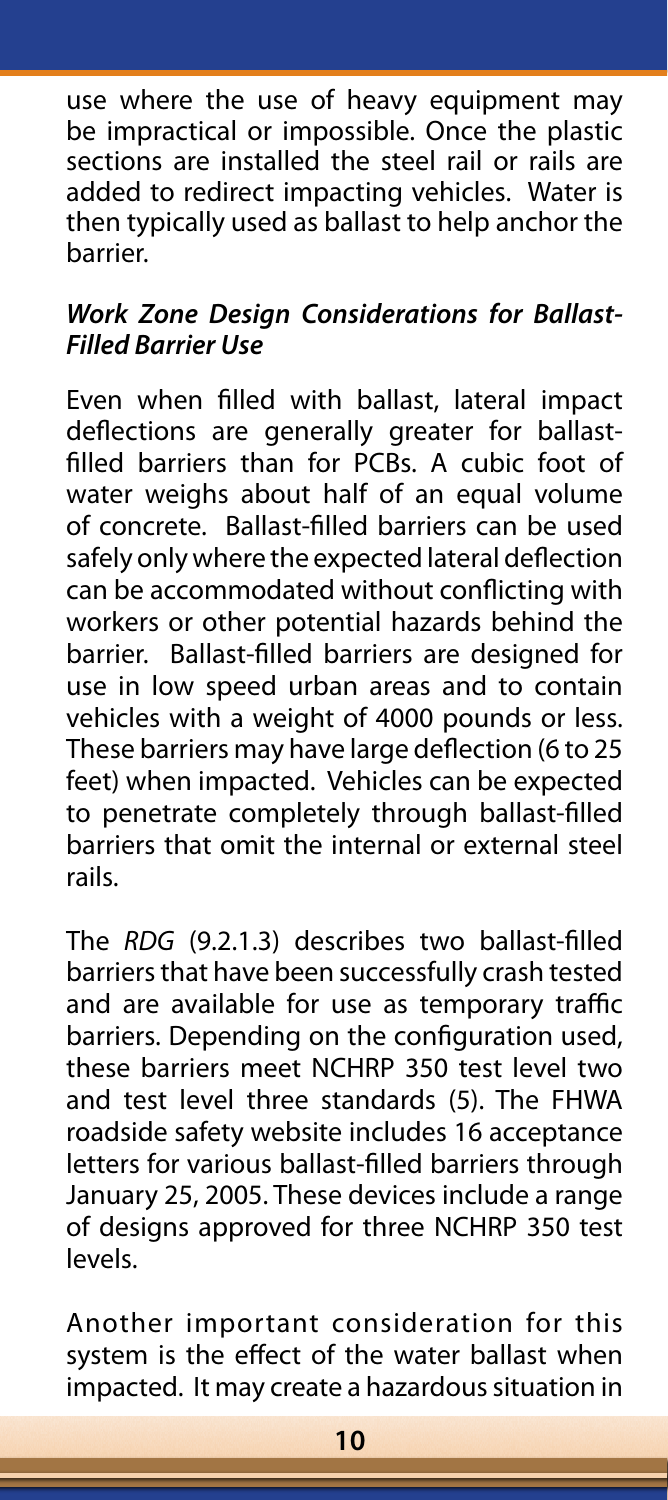the work zone, especially in cold temperatures if it forms ice on the pavement. Further, the means to dispose of the ballast water when the barrier is removed should also be considered. While it may be possible to drain the water onto the ground in many locations, some locations may require that the water is pumped out and transported offsite, thus adding to the time and cost to remove the barrier. Additionally, sodium chloride or environmentally friendly antifreeze can be used to keep the water from freezing while inside the barrier. Consequently, environmental guidelines and restrictions should be adhered to when draining barriers.

### **Shadow Vehicles**

### *What are Shadow Vehicles (SV)?*

The *MUTCD* describes an SV as a truck or trailer used to protect workers or work equipment from errant vehicles. SVs are normally equipped with flashing arrows, and/or changeable message



**Figure 4. Shadow Vehicle with Attenuator**

signs, and/or high-intensity rotating, flashing, oscillating, or strobe lights, and are located in advance of the workers and/or equipment that they are protecting. However, SVs might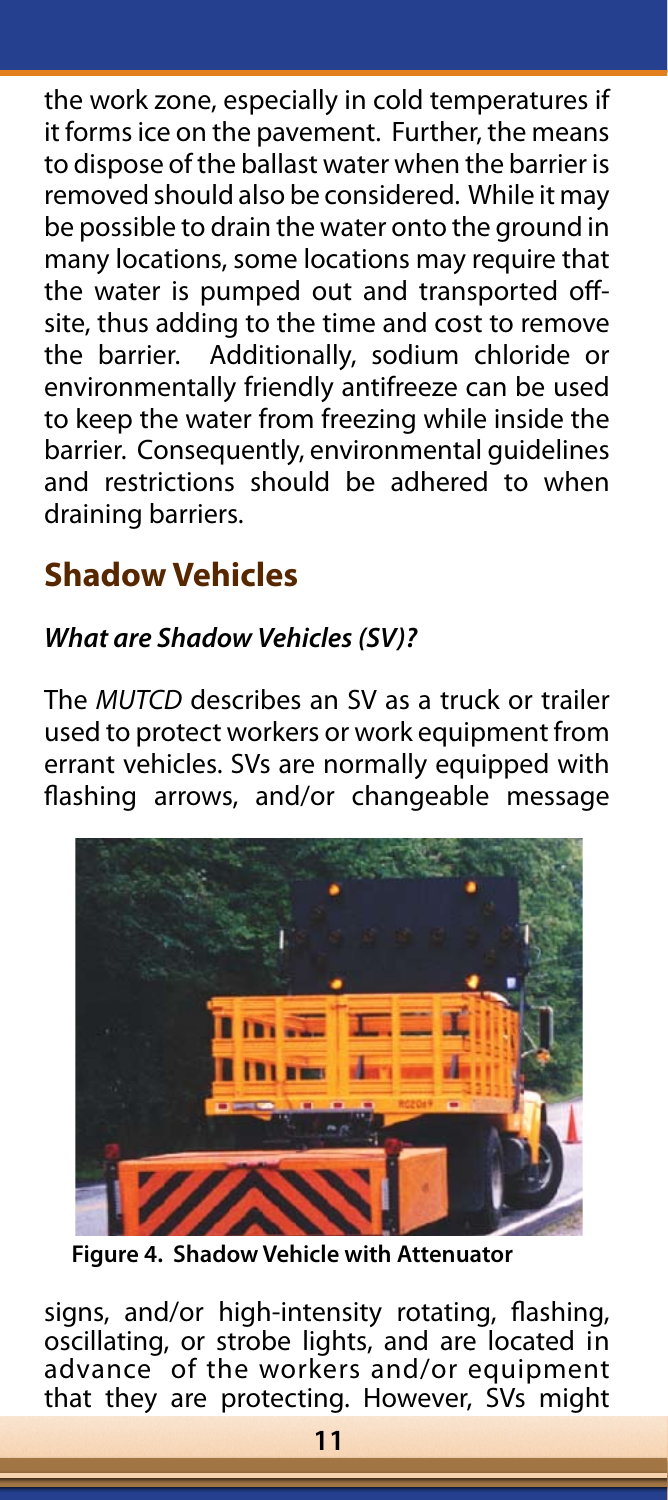themselves cause injuries to occupants of the errant vehicles if they are not equipped with truck-mounted attenuators. Truck-Mounted Attenuators (TMAs) or Trailer-Mounted Attenuators are energy-absorbing devices attached to the rear of an SV that are designed to lessen impact severity for occupants of the impacting vehicle, and to some extent, occupants of the SV.

#### *How are Shadow Vehicles Used?*

The *MUTCD* (6D.03) states that "*in the case of mobile and constantly moving operations, such as pothole patching and striping operations, a shadow vehicle, equipped with appropriate lights and warning signs, may be used to protect the workers from impacts by errant vehicles. The shadow vehicle may be equipped with a rearmounted impact attenuator.*"

Typical applications for SVs include moving or mobile operations, maintenance operations, paint striping, and other short duration operations. They may also be positioned upstream of workers in stationary work zones where it is not practical to use PCB or other temporary longitudinal barriers. Several Typical Applications in the *MUTCD* provide guidance on placement of SVs. When used in stationary applications, SVs should be positioned in the work space and not in the buffer space.

#### *Work Zone Design Considerations for Shadow Vehicle Use*

Highway, traffic, and work zone characteristics must be considered in determining the need for SVs and TMAs. The *RDG* (see Table 9.3 for application guidelines) discusses priorities for the use of SVs and TMAs, as well as their recommended positioning in the work zone. Additional state-level specifications may be available for use of shadow vehicles in addition to some typical applications listed in the MUTCD.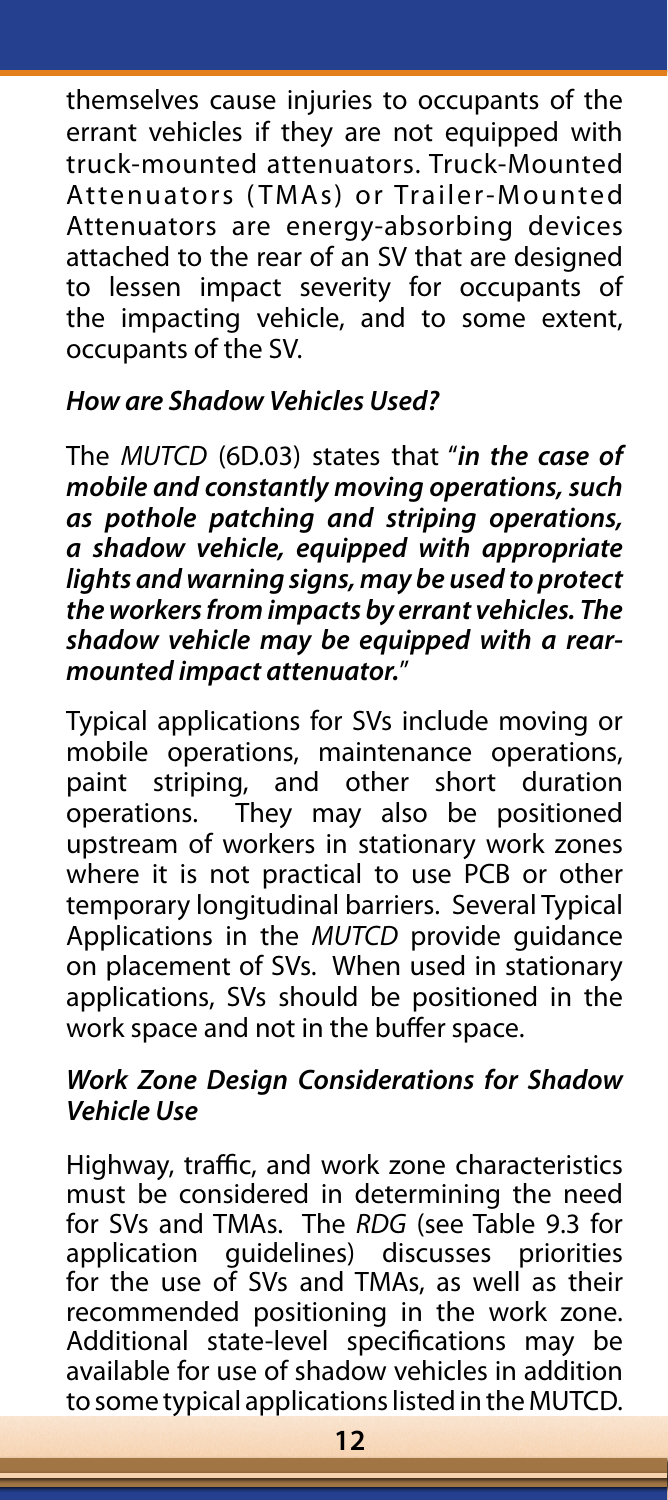SVs may be displaced forward by the force of an impacting vehicle – termed roll-ahead distance. Adequate roll ahead distance should be provided between the SV and the workers or equipment it protects. In addition to the positioning guidance in the *RDG* (*Section* 9.3.2.2), it is important to follow transportation agency specifications and guidelines for use of SVs (as is the case for all the products mentioned in this toolbox), as well as manufacturers' recommendations when the SV is equipped with a TMA. Table 9.4 in the *RDG* also lists guidelines for spacing of SVs.



**Figure 5. Vehicle Arresting System Protecting Closed Highway Section**

### **Vehicle Arresting Systems**

### *What are Vehicle Arresting Systems?*

The MUTCD describes vehicle -arresting systems, as portable netting, cables, and energy-absorbing anchors designed to prevent penetration into activity areas while providing for smooth, reasonably safe deceleration for the errant vehicles.

### *How are Vehicle Arresting Systems Used?*

These devices are typically used where sections of a roadway are subject to frequent openings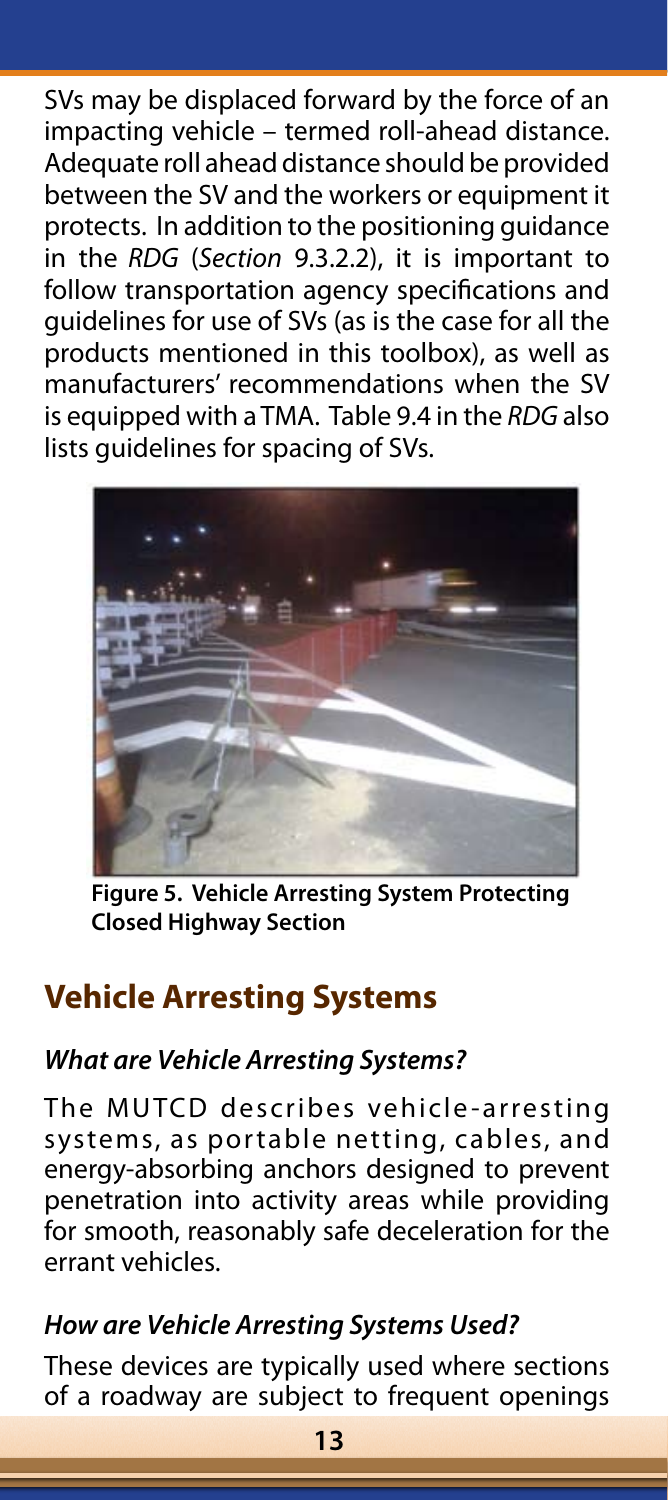and closings over extended work durations. When an errant vehicle enters a section of closed roadway, the consequences may be extremely severe, because workers do not expect to encounter traffic. This risk may be even higher on nighttime projects. For such situations, the systems may be placed across the entire roadway at the closure point, as well as at any downstream ramps and other potential entrance points to physically prevent errant vehicles from entering the work space. Typically, provisions are necessary to permit construction traffic to bypass the arresting system to enter the work space. In some situations, a watchman or police officer may be stationed at the bypass to prevent unauthorized or unintentional intrusions into the work space.

### *Work Zone Design Considerations for Vehicle Arresting System Use*

Since these devices are designed to slow vehicles gradually and maintain occupant safety, an adequate deceleration distance is needed behind the net (typically at least 120 feet for 60 mph roadways). Because anchor devices need to be installed, vehicle arresting systems are typically used where they will be in use on a daily or nightly basis over an extended period. However, in some cases, anchorage may also be provided for short term applications where a vehicle arresting system is considered desirable for a single or a few work shifts.

### **References**

(1) Positive Protection - Reducing Risk, Protecting Workers and Motorists. Brochure published by the Federal Highway Administration, 2003.

(2) Code of Federal Regulations, Title 23, Part 630, Subpart K – Temporary Traffic Control Devices (FHWA-2006-25203-0081).

(3) Federal Highway Administration, *Manual on Uniform Traffic Control Devices, 2003 Edition* (Washington, DC: 2003).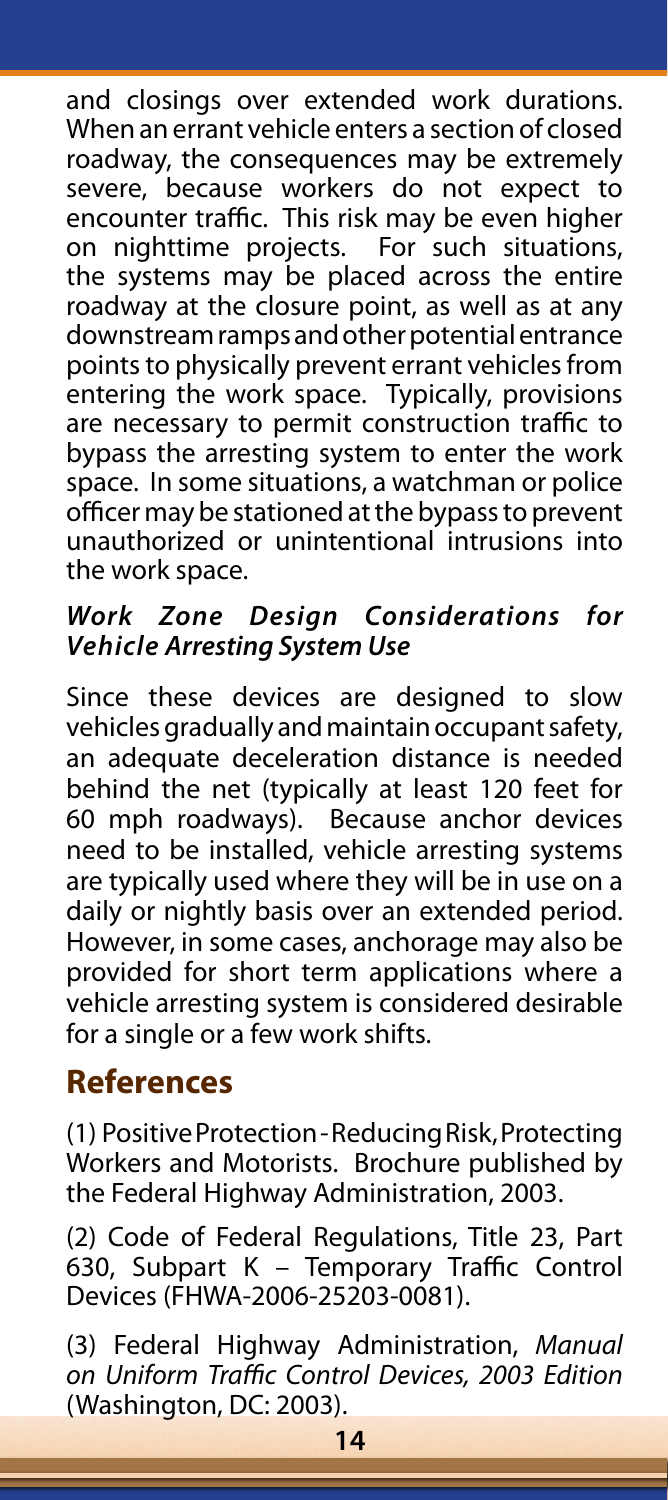(4) American Association of State Highway and Transportation Officials, *Roadside Design Guide, 3rd Edition* (Washington, DC: 2002)

(5) Bryden, J. NCHRP 20-7 (174): *Positive Protection Practices in Highway Work Zones*. Transportation Research Board of the National Academies, June 2005. (Available upon request from TRB staff: *http://www.trb.org*).

(6) Ross, H., D. Sicking, and R. Zimmer. *NCHRP Report 350, Recommended Procedures for the Safety Performance Evaluation of Highway Features*. Transportation Research Board of the National Academies, 1993.

(7) Marzougui, D., M. Buyuk, and S. Kan. *Performance Evaluation of the Portable Concrete Barriers*. Draft Report, January 2007.